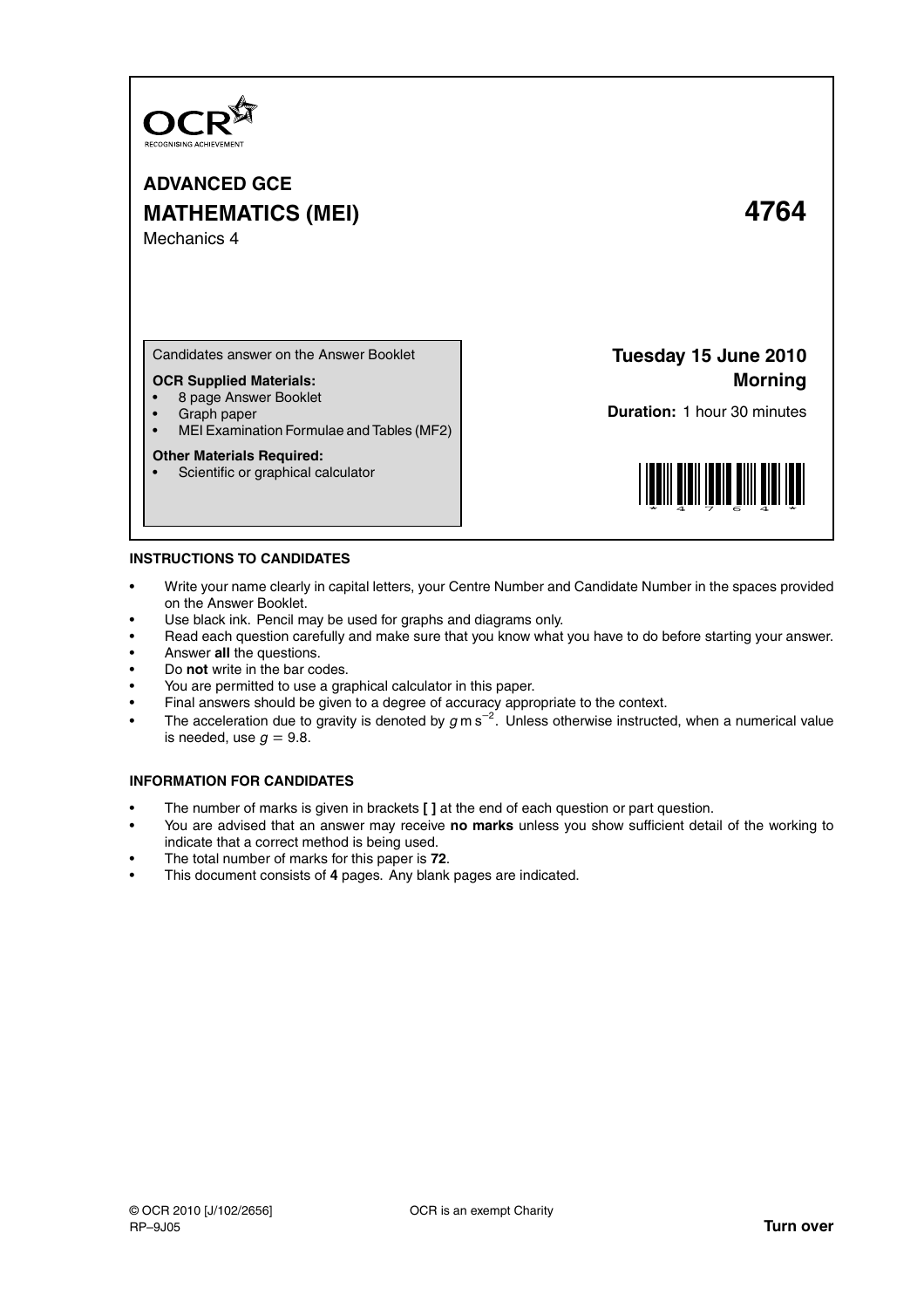#### **Section A** (24 marks)

- **1** At time *t* a rocket has mass *m* and is moving vertically upwards with velocity *v*. The propulsion system ejects matter at a constant speed *u* relative to the rocket. The only additional force acting on the rocket is its weight.
	- **(i)** Derive the differential equation  $m \frac{dv}{dt}$  $\frac{dv}{dt} + u \frac{dm}{dt}$  $\frac{dm}{dt} = -mg.$  **[4]**

The rocket has initial mass  $m_0$  of which 75% is fuel. It is launched from rest. Matter is ejected at a constant mass rate *k*.

- **(ii)** Assuming that the acceleration due to gravity is constant, find the speed of the rocket at the instant when all the fuel is burnt. **[8]**
- **2** A particle of mass *m* kg moves horizontally in a straight line with speed *v*m s<sup>−</sup><sup>1</sup> at time *t*s. The total resistance force on the particle is of magnitude  $mkv^{\frac{3}{2}}$  N where *k* is a positive constant. There are no other horizontal forces present. Initially  $v = 25$  and the particle is at a point O.
	- (i) Show that  $v = 4(kt + \frac{2}{5})^{-2}$ . **[7]**
	- **(ii)** Find the displacement from O of the particle at time *t*. **[3]**
	- **(iii)** Describe the motion of the particle as *t* increases. **[2]**

### **Section B** (48 marks)

**3** A uniform rod AB of mass *m* and length 4*a* is hinged at a fixed point C, where AC = *a*, and can rotate freely in a vertical plane. A light elastic string of natural length 2*a* and modulus  $\lambda$  is attached at one end to B and at the other end to a small light ring which slides on a fixed smooth horizontal rail which is in the same vertical plane as the rod. The rail is a vertical distance 2*a* above C. The string is always vertical. This system is shown in Fig. 3 with the rod inclined at  $\theta$  to the horizontal.



**(i)** Find an expression for *V*, the potential energy of the system relative to C, and show that d*V*  $\frac{d\mathbf{v}}{d\theta} = a \cos \theta \left(\frac{9}{2}\lambda \sin \theta - mg\right).$  [6]

**(ii)** Determine the positions of equilibrium and the nature of their stability in the cases

| (A) $\lambda > \frac{2}{9}mg$ , | $[10]$ |
|---------------------------------|--------|
| (B) $\lambda < \frac{2}{9}mg$ , | [4]    |
| (C) $\lambda = \frac{2}{9}mg$ . | [4]    |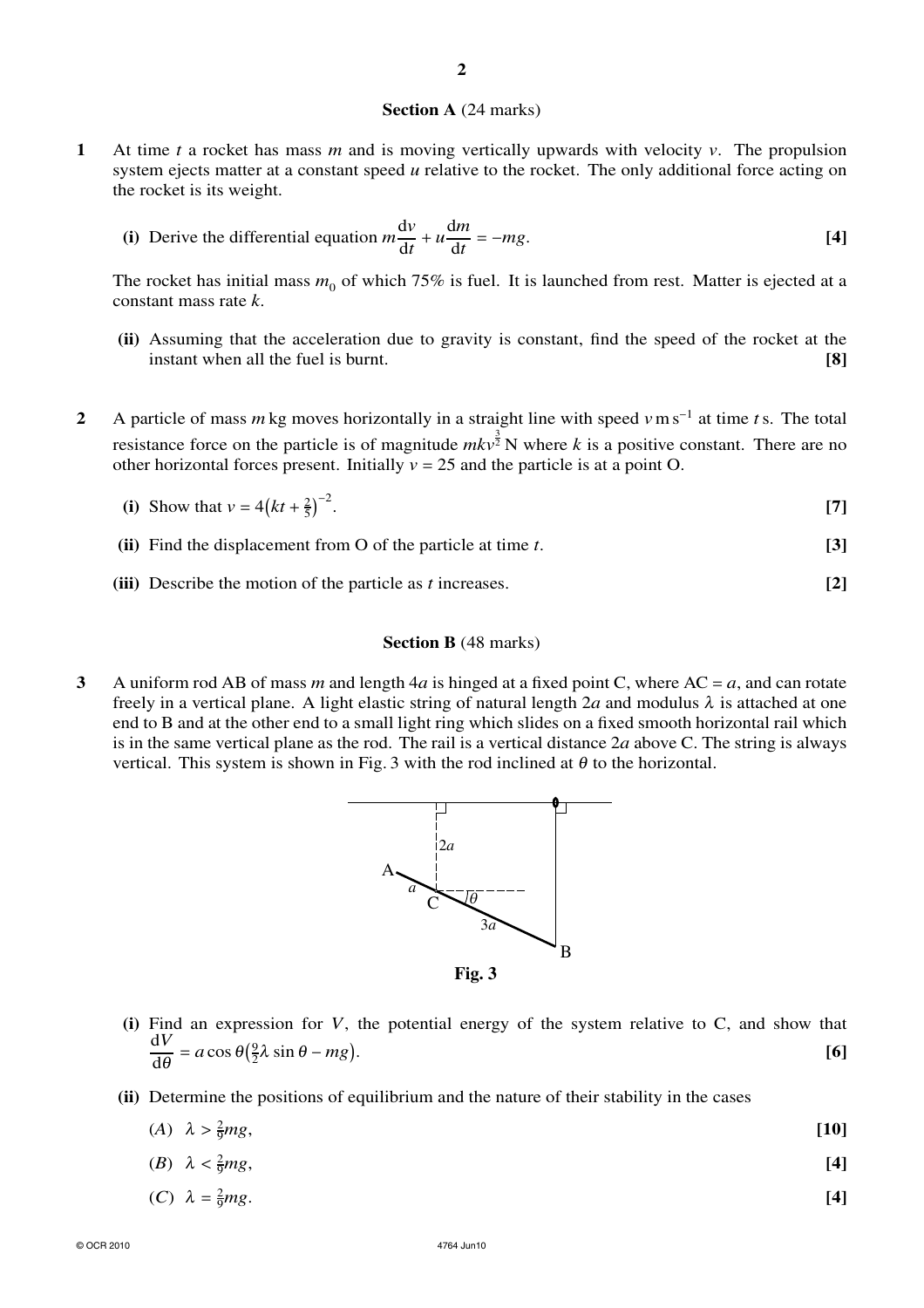**4** Fig. 4.1 shows a uniform cone of mass *M*, base radius *a* and height 2*a*.



(i) Show, by integration, that the moment of inertia of the cone about its axis of symmetry is  $\frac{3}{10}Ma^2$ . [You may assume the standard formula for the moment of inertia of a uniform circular disc about its axis of symmetry and the formula  $V = \frac{1}{3}\pi r^2 h$  for the volume of a cone.] [8]

A frustum is made by taking a uniform cone of base radius 0.1 m and height 0.2 m and removing a cone of height 0.1 m and base radius 0.05 m as shown in Fig. 4.2. The mass of the frustum is 2.8 kg.



**Fig. 4.2**

The frustum can rotate freely about its axis of symmetry which is fixed and vertical.

(ii) Show that the moment of inertia of the frustum about its axis of symmetry is  $0.0093 \text{ kg m}^2$ . [4]

The frustum is accelerated from rest for *t* seconds by a couple of magnitude 0.05 N m about its axis of symmetry, until it is rotating at  $10 \text{ rad s}^{-1}$ .

**(iv)** Find the position of G, the centre of mass of the frustum. **[3]**

The frustum (rotating at  $10 \text{ rad s}^{-1}$ ) then receives an impulse tangential to the circumference of the larger circular face. This reduces its angular speed to  $5 \text{ rad s}^{-1}$ .

**(v)** To reduce its angular speed further, a parallel impulse of the same magnitude is now applied tangentially in the horizontal plane through G at the curved surface of the frustum. Calculate the resulting angular speed. **[5]**